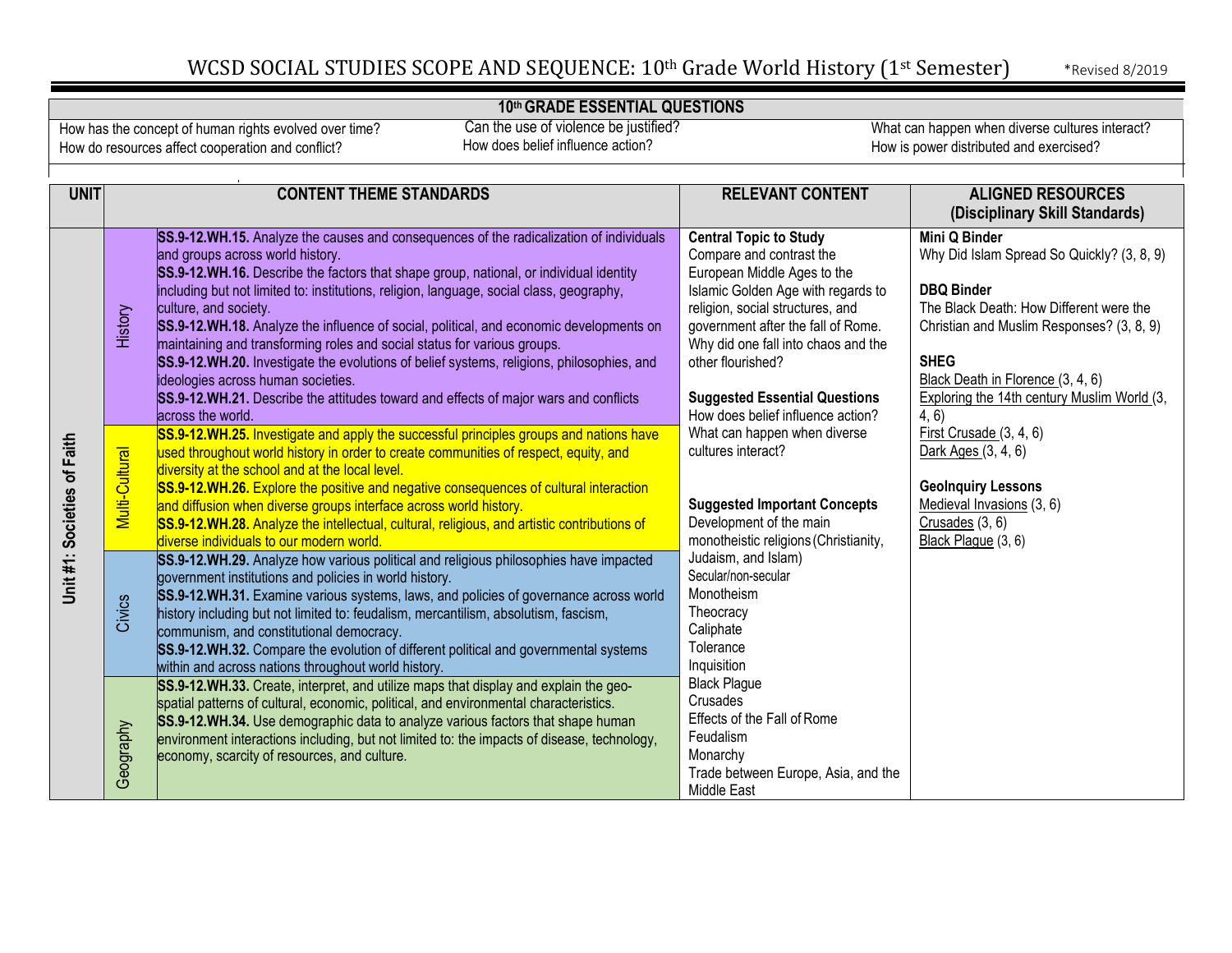### **10th GRADE ESSENTIAL QUESTIONS**

| How has the concept of human rights evolved over time? |
|--------------------------------------------------------|
| How do resources affect cooperation and conflict?      |

 Can the use of violence be justified? How does belief influence action?

| <b>UNIT</b>              | <b>CONTENT THEME STANDARDS</b> |                                                                                                                                                                                                                                                                                                                                                                                                                                                                                       | <b>RELEVANT CONTENT</b>                                                                                                                                                                                                                             | <b>ALIGNED RESOURCES</b>                                                                                                                                                                                                      |
|--------------------------|--------------------------------|---------------------------------------------------------------------------------------------------------------------------------------------------------------------------------------------------------------------------------------------------------------------------------------------------------------------------------------------------------------------------------------------------------------------------------------------------------------------------------------|-----------------------------------------------------------------------------------------------------------------------------------------------------------------------------------------------------------------------------------------------------|-------------------------------------------------------------------------------------------------------------------------------------------------------------------------------------------------------------------------------|
|                          |                                |                                                                                                                                                                                                                                                                                                                                                                                                                                                                                       |                                                                                                                                                                                                                                                     | (Disciplinary Skill Standards)                                                                                                                                                                                                |
|                          | History                        | SS.9-12.WH.16. Describe the factors that shape group, national, or<br>individual identity including, but not limited to: institutions, religion,<br>language, social class, geography, culture, and society.<br>SS.9-12.WH.20. Investigate the evolutions of belief systems,<br>religions, philosophies, and ideologies across human societies.                                                                                                                                       | <b>Central Topics to Study</b><br>The rise of major Asian religions and<br>their effect on the social and political<br>structures of Asian kingdoms<br>The effects of trade and conquest on the<br>Kingdoms of Asia from the 12th-16th<br>centuries | <b>Mini-Q Binder</b><br>Samurai and Knights: Were the Similarities Greater than the<br>Differences? (3, 8, 9)<br><b>DBQ Binder</b><br>The Mongols: How Barbaric were the "Barbarians?" (3, 8, 9)<br><b>C3 Inquiry Lessons</b> |
| Unit#2: Kingdoms of Asia | Multi-Cultural                 | SS.9-12.WH.26. Explore the positive and negative consequences<br>of cultural interaction and diffusion when diverse groups interface<br>across world history.<br>SS.9-12.WH.28. Analyze the intellectual, cultural, religious, and<br>artistic contributions of diverse individuals to our modern world.<br>SS.9-12.WH.29. Analyze how various political and religious                                                                                                                | <b>Suggested Essential Questions</b><br>How do resources effect cooperation and<br>conflict?<br>How does belief influence action?<br><b>Suggested Important Concepts</b><br>Cultural diffusion and relationships                                    | Silk Road (2, 3, 8)<br><b>SHEG</b><br>Confucianism and Daoism (3, 4, 6)<br><b>GeoInquiry Lesson</b><br>The Silk Roads (3,6)                                                                                                   |
|                          | Civics                         | philosophies have impacted government institutions and policies in<br>world history.                                                                                                                                                                                                                                                                                                                                                                                                  | between China, Korea, and Japan<br><b>Buddhism</b><br>Hinduism<br>Shinto                                                                                                                                                                            |                                                                                                                                                                                                                               |
|                          | Geography                      | SS.9-12.WH.33. Create, interpret, and utilize maps that display and<br>explain the geo-spatial patterns of cultural, economic, political, and<br>environmental characteristics.<br>SS.9-12.WH.34. Use demographic data to analyze various factors<br>that shape human environment interactions including, but not<br>limited to: the impacts of disease, technology, economy, scarcity of<br>resources, and culture.<br>SS.9-12.WH.38. Examine the ways in which trade, commerce, and | Confucianism<br>Polytheism<br>Mongol Empires (Muhgal empire, Yuan<br>Dynasty, etc.)<br>Ming Dynasty<br>Indian Ocean Trade<br>Silk Road                                                                                                              |                                                                                                                                                                                                                               |
|                          | Economics                      | industrialization have impacted individuals, groups, and nations.                                                                                                                                                                                                                                                                                                                                                                                                                     | Shogunate<br>Khan<br>Emperor<br>Feudalism<br>Dynasty                                                                                                                                                                                                |                                                                                                                                                                                                                               |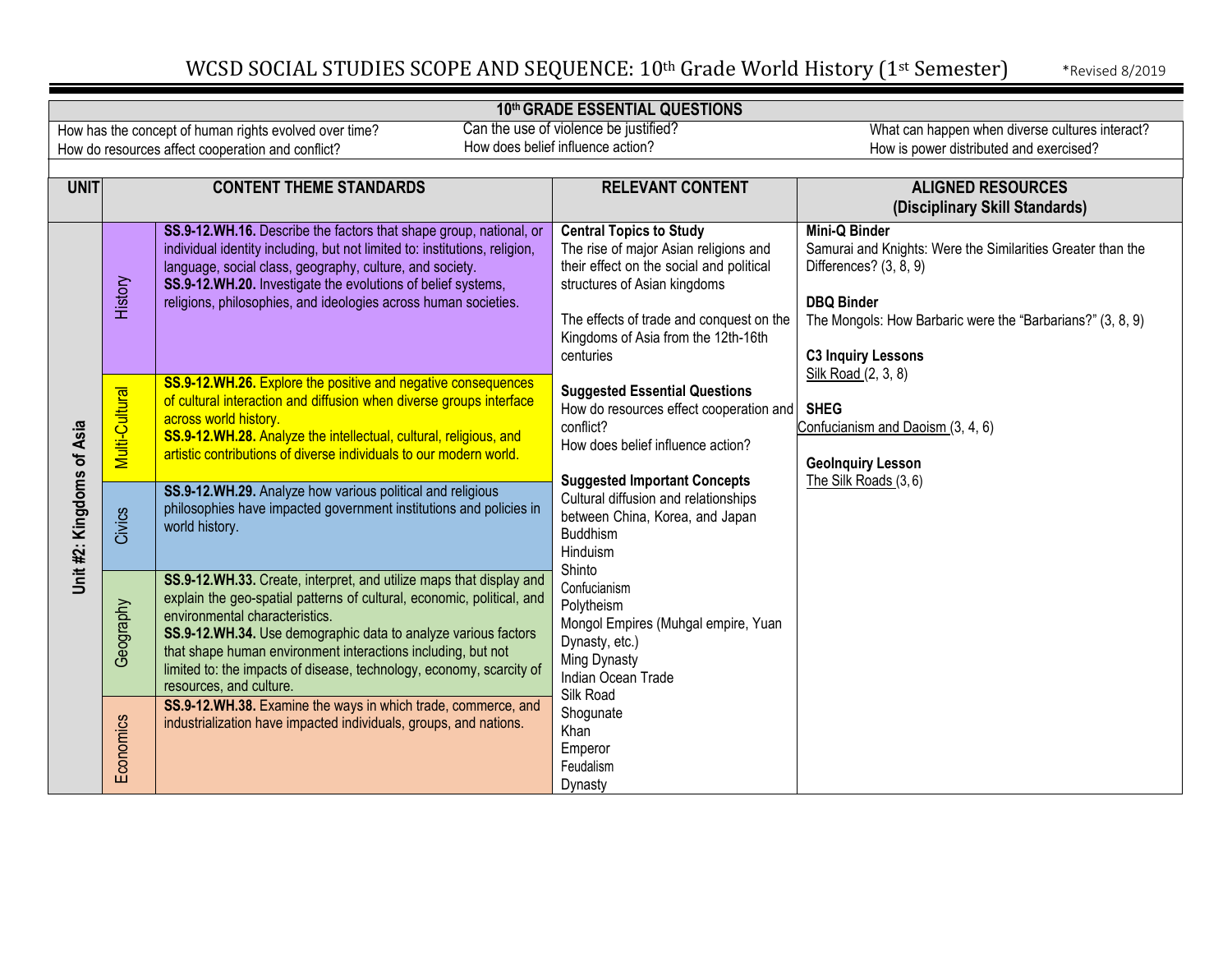**10th GRADE ESSENTIAL QUESTIONS**

How has the concept of human rights evolved over time? How do resources affect cooperation and conflict?

 Can the use of violence be justified? How does belief influence action?

| <b>UNIT</b>                 | <b>CONTENT THEME STANDARDS</b>                                                                                                                                 | <b>RELEVANT CONTENT</b>            | <b>ALIGNED RESOURCES</b>                                      |
|-----------------------------|----------------------------------------------------------------------------------------------------------------------------------------------------------------|------------------------------------|---------------------------------------------------------------|
|                             |                                                                                                                                                                |                                    | (Disciplinary Skill Standards)                                |
|                             | SS.9-12.WH.14. Examine occurrences of and reactions to oppression, human                                                                                       | <b>Central Topics to Study -</b>   | Mini-Q Binder                                                 |
|                             | rights violations, and genocide across world history.                                                                                                          | The global changes and             | Should We Celebrate the Voyages of Zheng He? (3, 8, 9)        |
|                             | SS.9-12.WH.17. Interpret historical events from a variety of historical and cultural                                                                           | connections stemming from          | The Aztecs: Should Historians Emphasize Agriculture or        |
|                             | perspectives including, but not limited to: capitalists vs. laborers, imperialists vs.                                                                         | the new spirit of discovery that   | Human Sacrifice? (3, 8,9)                                     |
|                             | History<br>indigenous groups, positions of power, class, race, ethnicity, gender.                                                                              | arose in the 14th-16th centuries   | April 27, 1521: Was Magellan Worth Defending? (3, 8, 9)       |
|                             | SS.9-12.WH.19. Analyze the impact of artistic, architectural, scientific, and                                                                                  | -Developments in economics,        | How did the Renaissance Change Man's View of Man? (3, 8,      |
|                             | technological developments on events, peoples, and cultures around the world.                                                                                  | art, and ideas which marked a      | 9)                                                            |
|                             | SS.9-12.WH.20. Investigate the evolutions of belief systems, religions,                                                                                        | shift away from traditional church | Exploration or Reformation: Which was the More Important      |
|                             | philosophies, and ideologies across human societies.                                                                                                           | values and authority               | Consequence of the Printing Press? (3, 8, 9)                  |
|                             | SS.9-12.WH.26. Explore the positive and negative consequences of cultural                                                                                      | -The ways European and Native      |                                                               |
|                             | interaction and diffusion when diverse groups interface across world history.                                                                                  | Cultures were transformed by       | <b>DBQ Binder</b>                                             |
|                             | SS.9-12.WH.28. Analyze the intellectual, cultural, religious, and artistic                                                                                     | their interactions with one        | The Aztecs: What Should History Say? (3, 8, 9)                |
|                             | contributions of diverse individuals to our modern world.                                                                                                      | another                            | What was the Most Important Consequence of the Printing       |
|                             | Multi-Cultural                                                                                                                                                 |                                    | Press? (3, 8, 9)                                              |
| Unit#3: Spirit of Discovery |                                                                                                                                                                | <b>Suggested Essential</b>         | What Drove the Sugar Trade? (3, 8, 9)                         |
|                             | SS.9-12.WH.31. Examine various systems, laws, and policies of governance                                                                                       | <b>Questions</b>                   |                                                               |
|                             | Civics<br>across world history including, but not limited to: feudalism, mercantilism,                                                                         | How do resources affect            | <b>SHEG</b>                                                   |
|                             | absolutism, fascism, communism, and constitutional democracy.                                                                                                  | cooperation and conflict?          | Martin Luther document analysis (3, 4, 6)                     |
|                             | SS.9-12.WH.33. Create, interpret, and utilize maps that display and explain the                                                                                | How does belief influence          | Was Galileo really a heretic? (3, 4, 6)                       |
|                             | geo-spatial patterns of cultural, economic, political, and environmental                                                                                       | action?                            | Middle Passage (1, 5, 6, 8)                                   |
|                             | Geography<br>characteristics.                                                                                                                                  | <b>Suggested Important</b>         | Atahualpa and the Bible (5, 6)<br>Moctezuma and Cortes (5, 6) |
|                             | SS.9-12.WH.35. Analyze how changes in the environment, technology, and                                                                                         | <b>Concepts</b>                    |                                                               |
|                             | cultural characteristics of a place or region influence patterns of settlement,                                                                                | Renaissance                        | <b>C3 Inquiry Lessons</b>                                     |
|                             | trade, and land use.                                                                                                                                           | Scientific Revolution Reformation  | Did the Printing Press Preserve the Past or Invent the        |
|                             | SS.9-12.WH.36. Evaluate how economic globalization and the scarcity of                                                                                         | Humanism                           | Future? (2, 3, 8)                                             |
|                             | resources contribute to conflict and cooperation within and among countries.                                                                                   | Secular                            | How magnificent was Suleiman?(2, 3, 8)                        |
|                             | SS.9-12.WH.37. Compare different economic and labor systems within and                                                                                         | <b>Printing press</b>              |                                                               |
|                             | across societies.                                                                                                                                              | European Exploration               | <b>Project Tahoe</b>                                          |
|                             | SS.9-12.WH.38. Examine the ways in which trade, commerce, and                                                                                                  | Cultural diffusion                 | The Prince Close Read (3)                                     |
|                             | industrialization have impacted individuals, groups, and nations.<br>Economics<br>SS.9-12.WH.40. Explain how globalization has impacted economic growth, labor | Columbian Exchange                 | The Prince Teacher Background (3)                             |
|                             | markets, rights of citizens, the environment, resources, and income distribution in                                                                            | Trans-Atlantic slave trade         | Columbus OUT (3, 4, 6, 8)                                     |
|                             | different nations.                                                                                                                                             | Middle Passage Sugar               |                                                               |
|                             |                                                                                                                                                                | plantations                        | <b>Geolnquiry Lessons</b>                                     |
|                             |                                                                                                                                                                | Conquistadors                      | Exploration (3, 6)                                            |
|                             |                                                                                                                                                                | Aztec, Inca                        | Reformation (3, 6)                                            |
|                             |                                                                                                                                                                | Empire/Colony                      |                                                               |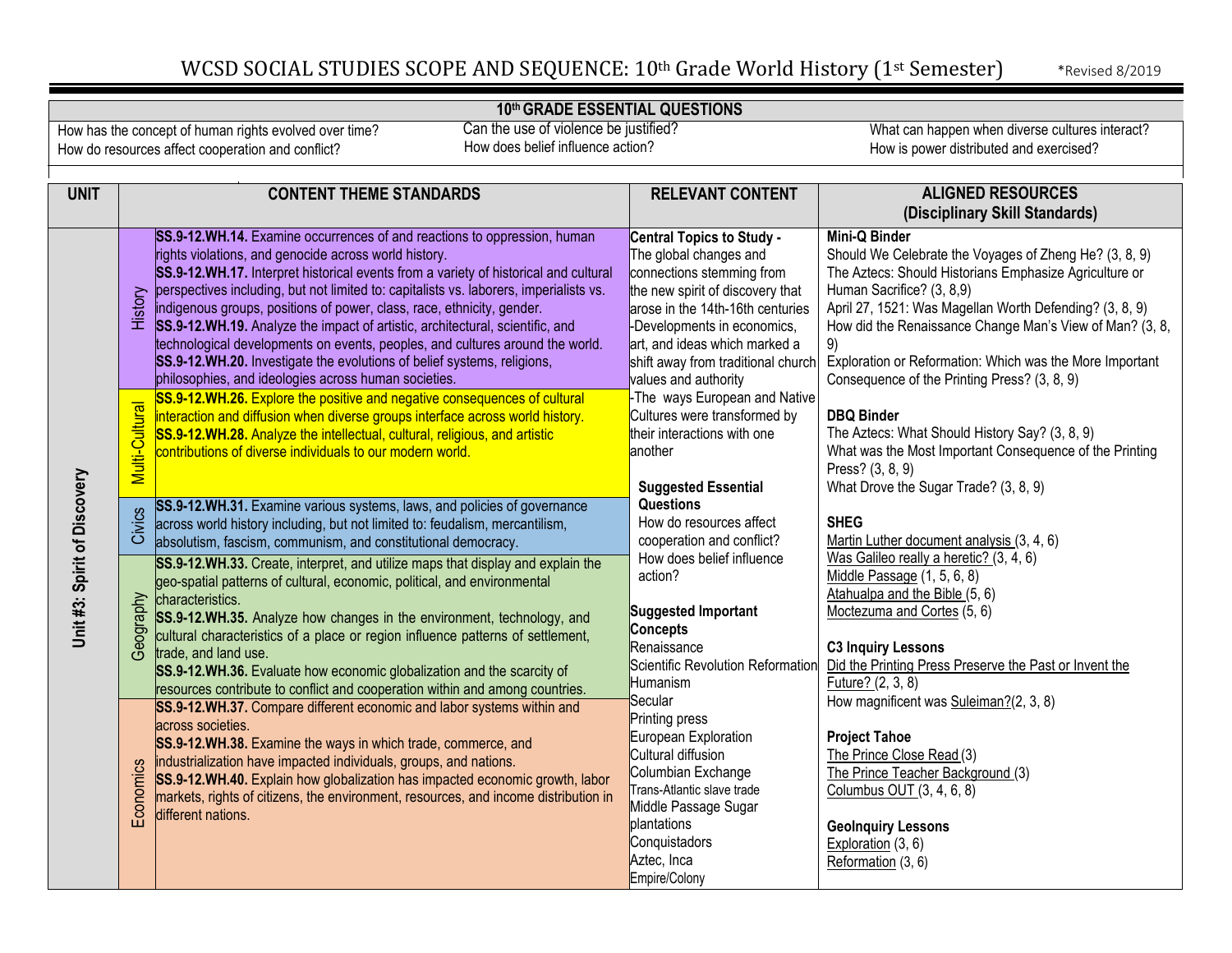### **10th GRADE ESSENTIAL QUESTIONS**

How has the concept of human rights evolved over time? How do resources affect cooperation and conflict?

 Can the use of violence be justified? How does belief influence action?

| <b>UNIT</b>          | <b>CONTENT THEME STANDARDS</b>                                                                                                                                                                                                                                                                                                                                                                                                                                                                                                                                                                                                                                                                                                                                                                                                                                                                                                                                                                                                                                   | <b>RELEVANT CONTENT</b>                                                                                                                                                                                                                                                                | <b>ALIGNED RESOURCES</b><br>(Disciplinary Skill Standards)                                                                                                                                                                                                                                                                                                 |
|----------------------|------------------------------------------------------------------------------------------------------------------------------------------------------------------------------------------------------------------------------------------------------------------------------------------------------------------------------------------------------------------------------------------------------------------------------------------------------------------------------------------------------------------------------------------------------------------------------------------------------------------------------------------------------------------------------------------------------------------------------------------------------------------------------------------------------------------------------------------------------------------------------------------------------------------------------------------------------------------------------------------------------------------------------------------------------------------|----------------------------------------------------------------------------------------------------------------------------------------------------------------------------------------------------------------------------------------------------------------------------------------|------------------------------------------------------------------------------------------------------------------------------------------------------------------------------------------------------------------------------------------------------------------------------------------------------------------------------------------------------------|
|                      | SS.9-12.WH.13. Analyze major regime changes across the world based on a variety of factors<br>including, but not limited to: goals, tactics, practices and outcomes.<br>SS.9-12.WH.15. Analyze the causes and consequences of the radicalization of individuals and<br>groups across world history.<br>History<br>SS.9-12.WH.18. Analyze the influence of social, political, and economic developments on<br>maintaining and transforming roles and social status for various groups.<br>SS.9-12.WH.20. Investigate the evolutions of belief systems, religions, philosophies, and<br>ideologies across human societies.                                                                                                                                                                                                                                                                                                                                                                                                                                         | <b>Central Topics to Study</b><br>The cultural, political, and economic<br>changes inspired by the European<br>Enlightenment<br>Compare the causes and effects of the<br>major revolutions of the 18th century<br><b>Suggested Essential Questions</b>                                 | <b>Project Tahoe</b><br>Death Penalty Robespierre Close<br>Read (8, 9)<br>Jacobins and Reign of Terror<br>One Pager (3-4)<br>Napoleon: Friend or Enemy of the<br>Revolution Discussion (8,9)<br>Enlightenment Salon Role Play (9, 10)                                                                                                                      |
| Unit #4: Revolutions | SS.9-12.WH.24. Examine the impact of individuals and reform movements in the fight for greater<br>civil rights and liberties across the world.<br>SS.9-12.WH.25. Investigate and apply the successful principles groups and nations have used<br>Cultural<br>throughout world history in order to create communities of respect, equity, and diversity at the<br>school and at the local level.<br>SS.9-12.WH.27. Interpret the contributions of racially and ethnically diverse leaders to the<br>Multi-<br>advancement of our world.<br>SS.9-12.WH.28. Analyze the intellectual, cultural, religious, and artistic contributions of diverse<br>individuals to our modern world<br>SS.9-12.WH.29. Analyze how various political and religious philosophies have impacted<br>government institutions and policies in world history.<br>SS.9-12.WH.31. Examine various systems, laws, and policies of governance across world history<br>including, but not limited to: feudalism, mercantilism, absolutism, fascism, communism, and<br>constitutional democracy. | How is power distributed and<br>exercised?<br>How has the concept of human rights<br>evolved over time?<br><b>Suggested Important</b><br><b>Concepts</b><br>French Revolution<br><b>Haitian Revolution</b><br>Latin American Revolutions<br>Enlightenment<br>Philosopher<br>Absolutism | <b>DBQ Binder</b><br>Is the Reign of Terror Justified? DBQ<br>Binder (6, 7)<br>Latin American Independence: Why<br>did the Creoles led the fight? DBQ<br>(6, 7)<br>Enlightenment Philosophers: What<br>was their main ideas? DBQ Binder<br>(6, 7)<br>Toussaint: How should he be<br>remembered? DBQ Binder (6, 7)<br>MISC.<br>Revolt: Comparing Historical |
|                      | Civics<br>SS.9-12.WH.32. Compare the evolution of different political and governmental systems within<br>and across nations throughout world history.<br>SS.9-12.WH.38. Examine the ways in which trade, commerce, and industrialization have<br>impacted individuals, groups, and nations.<br>Economics                                                                                                                                                                                                                                                                                                                                                                                                                                                                                                                                                                                                                                                                                                                                                         | <b>Revolution Social</b><br>contract Human<br>nature Natural<br>rights Creoles<br>Slave revolts<br>Constitutions<br>Declaration of Rights of Man and Citizen<br>Independence                                                                                                           | Revolutions Research/Jigsaw (8, 10)<br><b>SHEG</b><br>Haitian Revolution Comparing<br>evidence (8) Haitian Constitution<br>Contextualization (3, 6)<br>French Revolution Mini-DBQ (7, 8)<br><b>C3 Inquiry Lesson</b><br>Was the French Revolution successful?<br>(2, 3, 8)<br><b>GeoInquiry Lessons</b><br>Latin America (3, 6)<br>Napoleon (3, 6)         |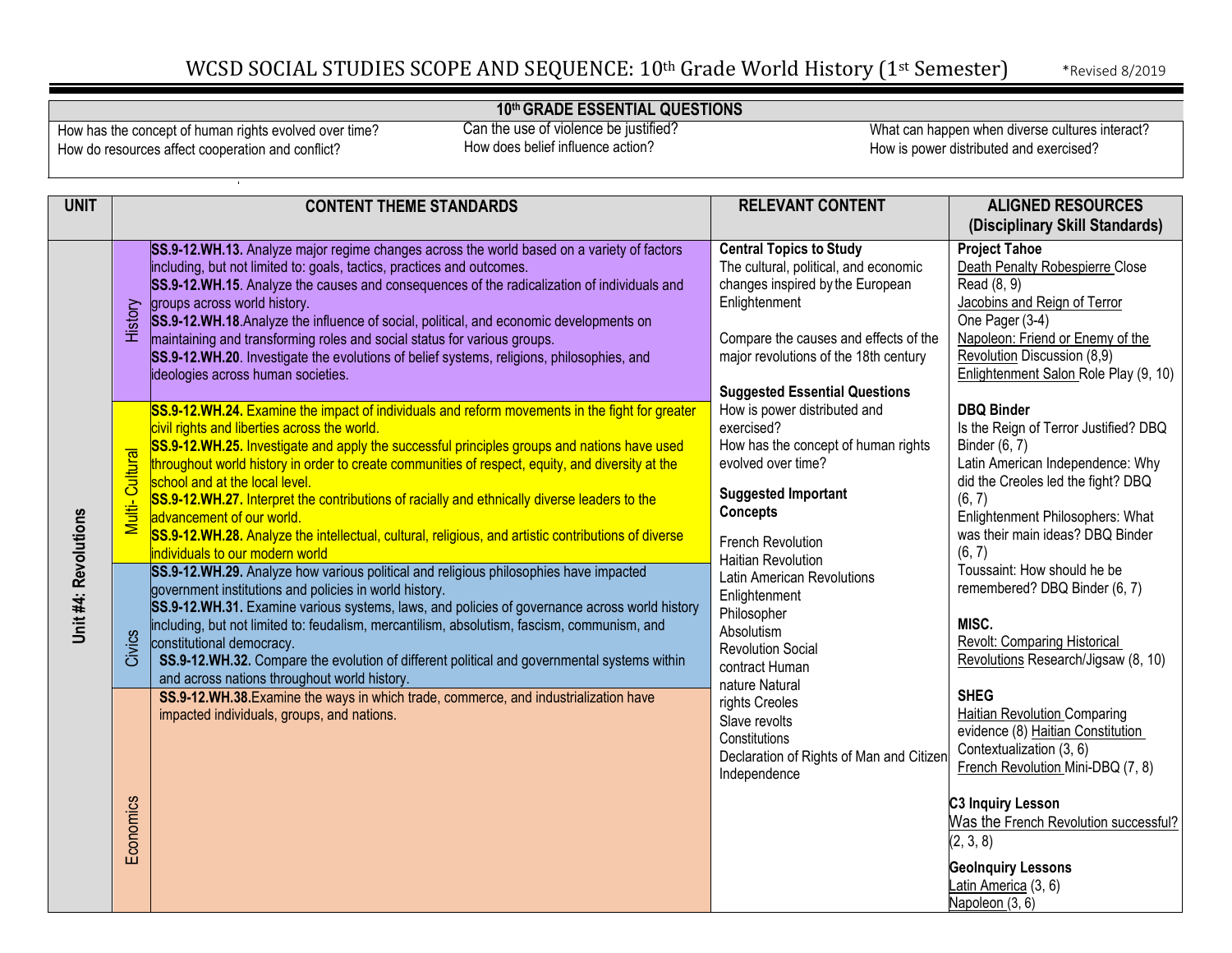#### **10th GRADE ESSENTIAL QUESTIONS**

How has the concept of human rights evolved over time? How do resources affect cooperation and conflict?

 Can the use of violence be justified? How does belief influence action?

| <b>UNIT</b>                   |                    | <b>CONTENT THEME STANDARDS</b>                                                                                                                                                                                                                                                                                                                                                                                                                                                                                                                                                                                                                                                                                                                                                                                 | <b>RELEVANT CONTENT</b>                                                                                                                                                                                                       | <b>ALIGNED RESOURCES</b><br>(Disciplinary Skill Standards)                                                                                                                                                                   |
|-------------------------------|--------------------|----------------------------------------------------------------------------------------------------------------------------------------------------------------------------------------------------------------------------------------------------------------------------------------------------------------------------------------------------------------------------------------------------------------------------------------------------------------------------------------------------------------------------------------------------------------------------------------------------------------------------------------------------------------------------------------------------------------------------------------------------------------------------------------------------------------|-------------------------------------------------------------------------------------------------------------------------------------------------------------------------------------------------------------------------------|------------------------------------------------------------------------------------------------------------------------------------------------------------------------------------------------------------------------------|
|                               | History            | SS.9-12.WH.16. Describe the factors that shape group, national, or individual identity including, but not<br>limited to: institutions, religion, language, social class, geography, culture, and society.<br>SS.9-12.WH.17. Interpret historical events from a variety of historical and cultural perspectives<br>including, but not limited to: capitalists vs. laborers, imperialists vs. indigenous groups, positions of<br>power, class, race, ethnicity, gender.<br>SS.9-12.WH.18. Analyze the influence of social, political, and economic developments on maintaining<br>and transforming roles and social status for various groups.<br>SS.9-12.WH.19. Analyze the impact of artistic, architectural, scientific, and technological developments<br>on events, peoples, and cultures around the world. | <b>Central Topics to Study</b><br>How the Industrial Revolution<br>created both poverty and<br>prosperity<br>The role that radicals vs.<br>moderates play in affecting<br>societal change                                     | <b>DBQ Binder</b><br>Female workers in Japanese Silk<br>Factories: Did the Costs outweigh<br>the benefits DBQ (6, 8)<br><b>Project Tahoe</b><br>The Conditions of the Working<br>Class in England Close Read (6, 8,<br>9, 10 |
| Unit #5: Poverty & Prosperity | Multi-<br>Cultural | SS.9-12.WH.23. Analyze the complex relationship between dominant cultures and minority groups<br>throughout world history including, but not limited to: causes (race, ethnicity, gender, nationality, class<br>and/or religion etc.), reactions, and long term effects of oppression.<br>SS.9-12.WH.24. Examine the impact of individuals and reform movements in the fight for greater civil<br>rights and liberties across the world.                                                                                                                                                                                                                                                                                                                                                                       | The 18th and 19th century roots<br>of modern economic systems<br><b>Suggested Essential</b><br>Questions                                                                                                                      | C3 Inquiry Lesson<br>Industrialization: How did the<br><b>Industrial Revolution Move People</b><br>(4, 10)                                                                                                                   |
|                               | Civics             | SS.9-12.WH.29. Analyze how various political and religious philosophies have impacted government<br>institutions and policies in world history.                                                                                                                                                                                                                                                                                                                                                                                                                                                                                                                                                                                                                                                                | How do resources affect<br>cooperation and conflict?<br>How is power distributed and<br>exercised?                                                                                                                            | <b>SHEG</b><br>Perspectives on Factory Life in<br>England DBQ (3, 4, 6, 8)                                                                                                                                                   |
|                               | Geography          | SS.9-12.WH.33. Create, interpret, and utilize maps that display and explain the geo-spatial patterns of<br>cultural, economic, political, and environmental characteristics.<br>SS.9-12.WH.34. Use demographic data to analyze various factors that shape human environment<br>interactions including, but not limited to: the impacts of disease, technology, economy, scarcity of<br>resources, and culture.<br>SS.9-12.WH.35. Analyze how changes in the environment, technology, and cultural characteristics of a<br>place or region influence patterns of settlement, trade, and land use.                                                                                                                                                                                                               | <b>Suggested Important</b><br><b>Concepts Industrial</b><br><b>Revolution Economic</b><br>systems/theory (capitalism,<br>socialism,<br>communism/Marxism)                                                                     | <b>World History For Us All (UCLA)</b><br>Industrialization and Its<br>Consequences unit plan comparing<br>Industrialization in India, England<br>and China (6, 8, 10)                                                       |
|                               | Economics          | SS.9-12.WH.37. Compare different economic and labor systems within and across societies.<br>SS.9-12.WH.38. Examine the ways in which trade, commerce, and industrialization have impacted<br>individuals, groups, and nations.<br>SS.9-12.WH.39. Investigate the factors that influenced the evolution of economies and standards of<br>living across world history including, but not limited to: investments in physical capital, worker education<br>and training, and technology.<br>SS.9-12.WH.40. Explain how globalization has impacted economic growth, labor markets, rights of<br>citizens, the environment, resources, and income distribution in different nations.                                                                                                                                | Workers movements<br>Class systems(bourgeoisie,<br>proletariat)<br>Abolition movements<br>Suffrage<br>Unions<br>Urbanization<br>Industrialization<br>Growth of the middle class<br>Markets and investments<br>Mass production | <b>GeoInquiry Lesson</b><br>Industrial Revolution (3, 6)<br><b>Population Education.org Lesson</b><br>Earth: The Apple of Our Eye (5, 9, 10,<br>11)                                                                          |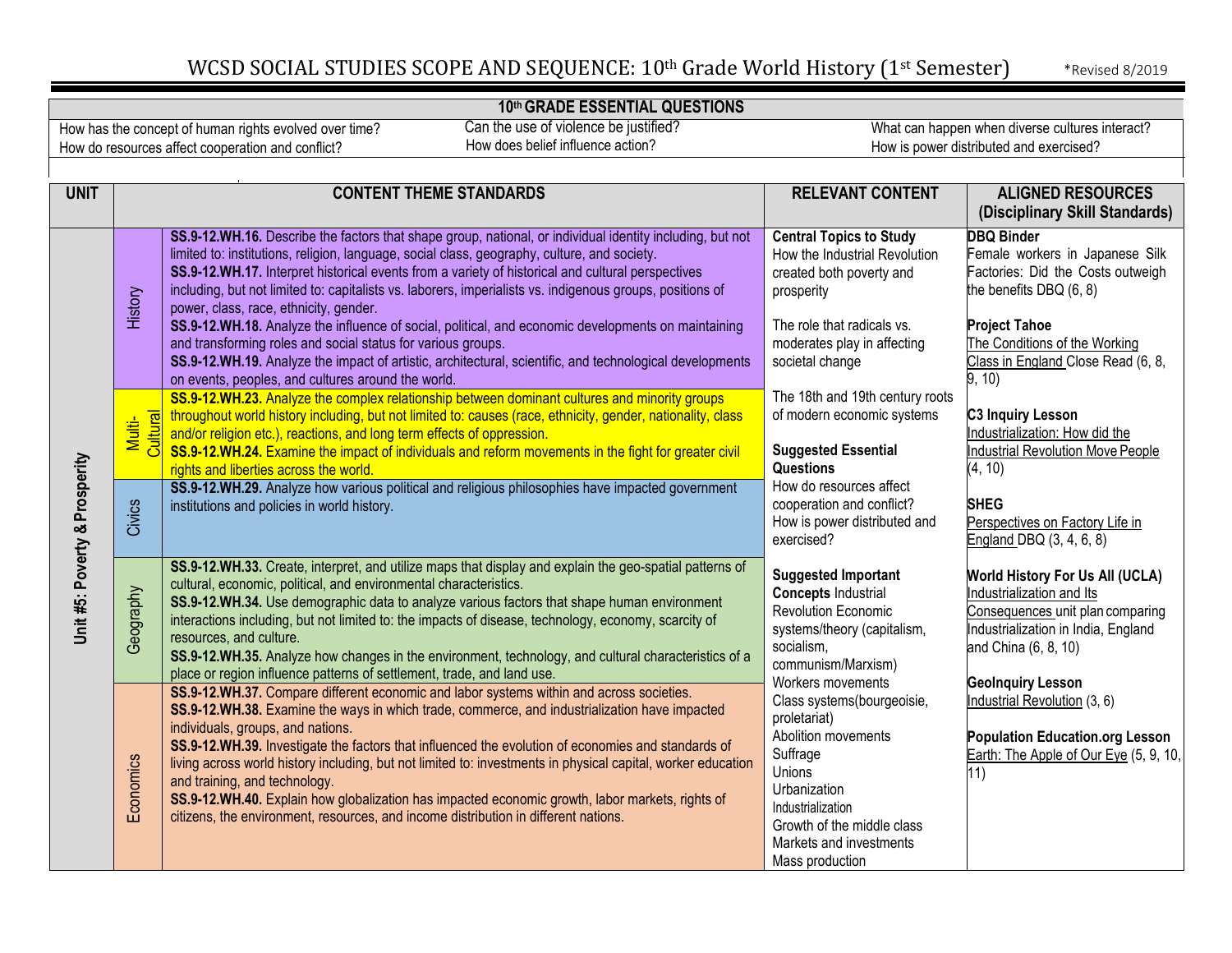#### **10th GRADE ESSENTIAL QUESTIONS**

How has the concept of human rights evolved over time? How do resources affect cooperation and conflict?

 Can the use of violence be justified? How does belief influence action?

| <b>UNIT</b>          |                | <b>CONTENT THEME STANDARDS</b>                                                                                                                                                                                                                                                                                                                                                                                                                                                                                                                                                                                                                                                                                                                             | <b>RELEVANT CONTENT</b>                                                                                                                                                                                                         | <b>ALIGNED RESOURCES</b>                                                                                                                                                                                                            |
|----------------------|----------------|------------------------------------------------------------------------------------------------------------------------------------------------------------------------------------------------------------------------------------------------------------------------------------------------------------------------------------------------------------------------------------------------------------------------------------------------------------------------------------------------------------------------------------------------------------------------------------------------------------------------------------------------------------------------------------------------------------------------------------------------------------|---------------------------------------------------------------------------------------------------------------------------------------------------------------------------------------------------------------------------------|-------------------------------------------------------------------------------------------------------------------------------------------------------------------------------------------------------------------------------------|
|                      |                |                                                                                                                                                                                                                                                                                                                                                                                                                                                                                                                                                                                                                                                                                                                                                            |                                                                                                                                                                                                                                 | (Disciplinary Skill Standards)                                                                                                                                                                                                      |
|                      | History        | SS.9-12.WH.14. Examine occurrences of and reactions to oppression, human rights violations, and<br>genocide across world history.<br>SS.9-12.WH.17. Describe the factors that shape group, national, or individual identity including, but<br>not limited to: institutions, religion, language, social class, geography, culture, and society.<br>SS.9-12.WH.18. Interpret historical events from a variety of historical and cultural perspectives<br>including but not limited to: capitalists vs. laborers, imperialists vs. indigenous groups, positions of<br>power, class, race, ethnicity, gender.<br>SS.9-12.WH.21. Investigate the evolutions of belief systems, religions, philosophies, and ideologies<br>across human societies.               | <b>Central Topics to Study</b><br>The motivations and causes of<br>European imperialism in the 19th<br>century<br>Native attempts at isolation or<br>resistance to European imperialism<br>The short and long term effects of   | <b>DBQ Binder</b><br>What Was the Driving Force Behind<br>European Imperialism in Africa?<br>C3 Inquiry Lesson Imperialism:<br>Do the Boxers Deserve a Bad<br>Rap? (4,10)<br><b>Project Tahoe</b>                                   |
|                      | Multi-Cultural | SS.9-12.WH.27. Explore the positive and negative consequences of cultural interaction and<br>diffusion when diverse groups interface across world history.                                                                                                                                                                                                                                                                                                                                                                                                                                                                                                                                                                                                 | imperialism on indigenous people<br><b>Suggested Essential Questions</b><br>What can happen<br>when diverse<br>cultures interact?                                                                                               | Imperialism in Africa: What if we<br>wonder? with PPT (Questioning<br>strategy)<br>(1, 2, 10)<br><b>Choices Program</b>                                                                                                             |
| Unit #6: Imperialism | Civics         | SS.9-12.WH.32. Examine various systems, laws, and policies of governance across world history<br>including, but not limited to: feudalism, mercantilism, absolutism, fascism, communism, and<br>constitutional democracy.                                                                                                                                                                                                                                                                                                                                                                                                                                                                                                                                  | How do resources<br>affect cooperation<br>and conflict?                                                                                                                                                                         | Colonization and Independence in<br>Africa (Source evaluation,<br>discussions) (2, 10)                                                                                                                                              |
|                      | Geography      | SS.9-12.WH.34. Create, interpret, and utilize maps that display and explain the geo-spatial patterns<br>of cultural, economic, political, and environmental characteristics.<br>SS.9-12.WH.35. Use demographic data to analyze various factors that shape human environment<br>interactions including, but not limited to: the impacts of disease, technology, economy, scarcity of<br>resources, and culture.<br>SS.9-12.WH.36. Analyze how changes in the environment, technology, and cultural characteristics<br>of a place or region influence patterns of settlement, trade, and land use.<br>SS.9-12.WH.37. Evaluate how economic globalization and the scarcity of resources contribute to<br>conflict and cooperation within and among countries. | Suggested<br><b>Important Concepts</b><br>Scramble for Africa<br><b>British Empire</b><br>Types of imperialism (direct, indirect,<br>sphere of influence, economic,<br>protectorate)<br><b>Berlin Conference</b><br>Imperialism | <b>World History For Us All (UCLA)</b><br>The Experience of Colonization<br>(unit plan with primary sources DBQ<br>activities comparing regions) (3, 4,<br>Resistance to Imperialism in Africa,<br>Asia and the Americas (unit plan |
|                      | Economics      | SS.9-12.WH.39. Examine the ways in which trade, commerce, and industrialization have impacted<br>individuals, groups, and nations.<br>SS.9-12.WH.40. Investigate the factors that influenced the evolution of economies and standards of<br>living across world history including, but not limited to: investments in physical capital, worker<br>education and training, and technology.<br>SS.9-12.WH.41. Explain how globalization has impacted economic growth, labor markets, rights of<br>citizens, the environment, resources, and income distribution in different nations.                                                                                                                                                                        | Paternalism<br>Assimilation<br>Annexation<br>Nationalism<br>Scientific racism<br>Social Darwinism<br>White Man's Burden<br>Globalization<br>Japanese imperialism                                                                | with primary sources and DBQ<br>$activities)$ $(3, 4, 9)$<br><b>GeoInquiry Lesson</b><br>Africa (3, 6)                                                                                                                              |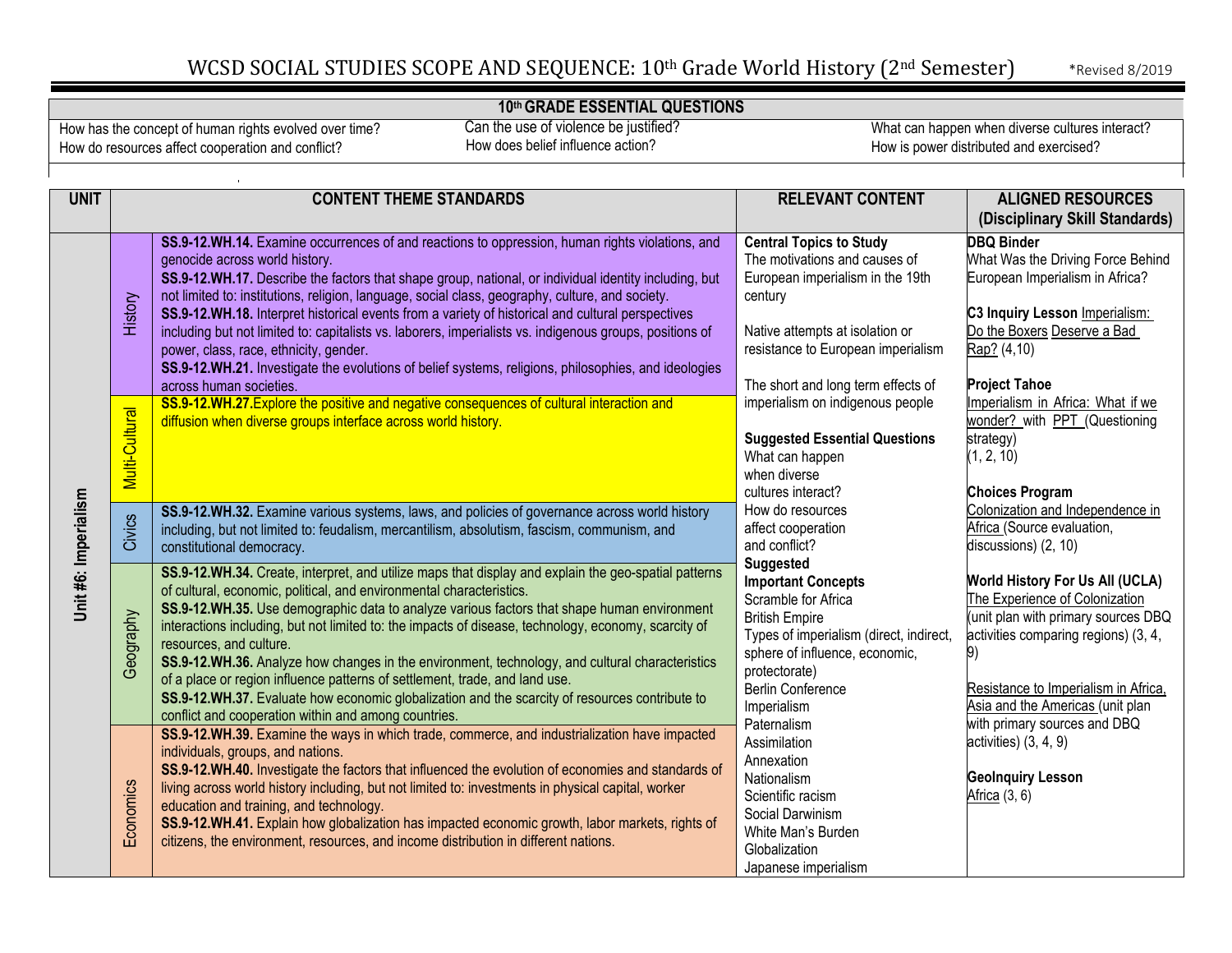#### **10th GRADE ESSENTIAL QUESTIONS** Can the use of violence be justified? How has the concept of human rights evolved over time? What can happen when diverse cultures interact? How does belief influence action? How do resources affect cooperation and conflict? How is power distributed and exercised? **UNIT CONTENT THEME STANDARDS RELEVANT CONTENT ALIGNED RESOURCES (Disciplinary Skill Standards) DBQ (Mini Q Vol.3) Binder SS.9-12.WH.13.** Analyze major regime changes across the world based on a variety of factors **Central Topics to Study**  Underlying Causes of WWI ((5, 6, including, but not limited to: goals,tactics, practices and outcomes. Causes and global effects of **SS.9-12.WH.17.** Interpret historical events from a variety of historical and cultural perspectives WWI 7, 8) How did the Treaty of Versailles History including, but not limited to: capitalists vs. laborers, imperialists vs. indigenous groups, positions of power, class, race, ethnicity, gender. Cause, progression, and effect of help cause WWII? (5, 6, 7, 8) **SS.9-12.WH.19.** Analyze the impact of artistic, architectural, scientific, and technological developments early 20th century revolutions on events, peoples, and cultures around the world. **Project TAHOE Suggested Essential Questions SS.9-12.WH.21.** Describe the attitudes toward and effects of major wars and conflicts across the world. How does belief influence action? [Did the Assassination of ArchDuke](http://projecttahoe.org/wp-content/uploads/2014/05/10DBQ-The-assassination-of-Archduke-Franz-Ferdinand-caused-WWI.doc) **SS.9-12.WH.22.** Evaluate the use of conflict and/or diplomacy in regional and/or international relations. Can the use of violence be justified? [Ferdinand cause WWI? D](http://projecttahoe.org/wp-content/uploads/2014/05/10DBQ-The-assassination-of-Archduke-Franz-Ferdinand-caused-WWI.doc)BQ (5, 6,  $\overline{7, 8}$ **SS.9-12.WH.27.** Interpret the contributions of racially and ethnically diverse leaders to the<br>advancement of our world.<br> $\frac{12}{5}$ <br> $\frac{12}{5}$ **Suggested Important Concepts** Unit #7: Early 20th Century Conflict **Unit #7: Early 20th Century Conflict** advancement of our world. WWI **Inquiry Lesson** [How Has Technology Changed the](https://www.dropbox.com/s/e9xnrz8apn3i4ny/Foster%20WWI%20Inquiry-Design-Model.docx?dl=0) Armenian Genocide Trench warfare [Face of Warfare?](https://www.dropbox.com/s/e9xnrz8apn3i4ny/Foster%20WWI%20Inquiry-Design-Model.docx?dl=0) (2, 8, 9) New weapons technology **Choices Program SS.9-12.WH.29.** Analyze how various political and religious philosophies have impacted government Militarism [What direction should the Russian](http://www.choices.edu/curriculum-unit/the-russian-revolution/) nstitutions and policies in world history. Alliances Imperialism Civics [Revolution go? A](http://www.choices.edu/curriculum-unit/the-russian-revolution/)nalysis of options Nationalism and argumentative writing (2, 8, Assassination Total War 10) Propaganda Treaty of **SS.9-12.WH.33.** Create, interpret, and utilize maps that display and explain the geo-spatial patterns Versailles League of **WEB** of cultural, economic, political, and environmental characteristics. Nations Self-Geography **SS.9-12.WH.36.** Evaluate how economic globalization and the scarcity of resources contribute to determination Armistice [Who is to blame for WWI?](https://moorhistory.weebly.com/causes-of-wwi-who-is-to-blame.html) Historiography (3, 4, 6-9) conflict and cooperation within and among countries **Revolution** [Geo Inquiry \(WWI and League of](https://www.dropbox.com/s/vthpjuqpc7pedgc/3_PostWWI_WorldHistory_GeoInquiry.pdf?dl=0) Russian Revolution Mexican [Nations\) \(3, 6\)](https://www.dropbox.com/s/vthpjuqpc7pedgc/3_PostWWI_WorldHistory_GeoInquiry.pdf?dl=0) Revolution Redistribution of land **SS.9-12.WH.37.** Compare different economic and labor systems within and across societies. and/or wealth Communism Socialism **SS.9-12.WH.38.** Examine the ways in which trade, commerce, and industrialization have impacted **SHEG** Economics Economics [Ataturk and Women's Rights in](https://sheg.stanford.edu/history-lessons/ataturk-and-womens-rights-turkey) individuals, groups, and nations.[Turkey \(3](https://sheg.stanford.edu/history-lessons/ataturk-and-womens-rights-turkey), 6) **Facing History and Ourselves** [Analyzing historical evidence about](https://www.facinghistory.org/resource-library/crimes-against-humanity-and-civilization-genocide-armenians/analyzing-historical-evidence) [the Armenian Genocide \(](https://www.facinghistory.org/resource-library/crimes-against-humanity-and-civilization-genocide-armenians/analyzing-historical-evidence)3, 4)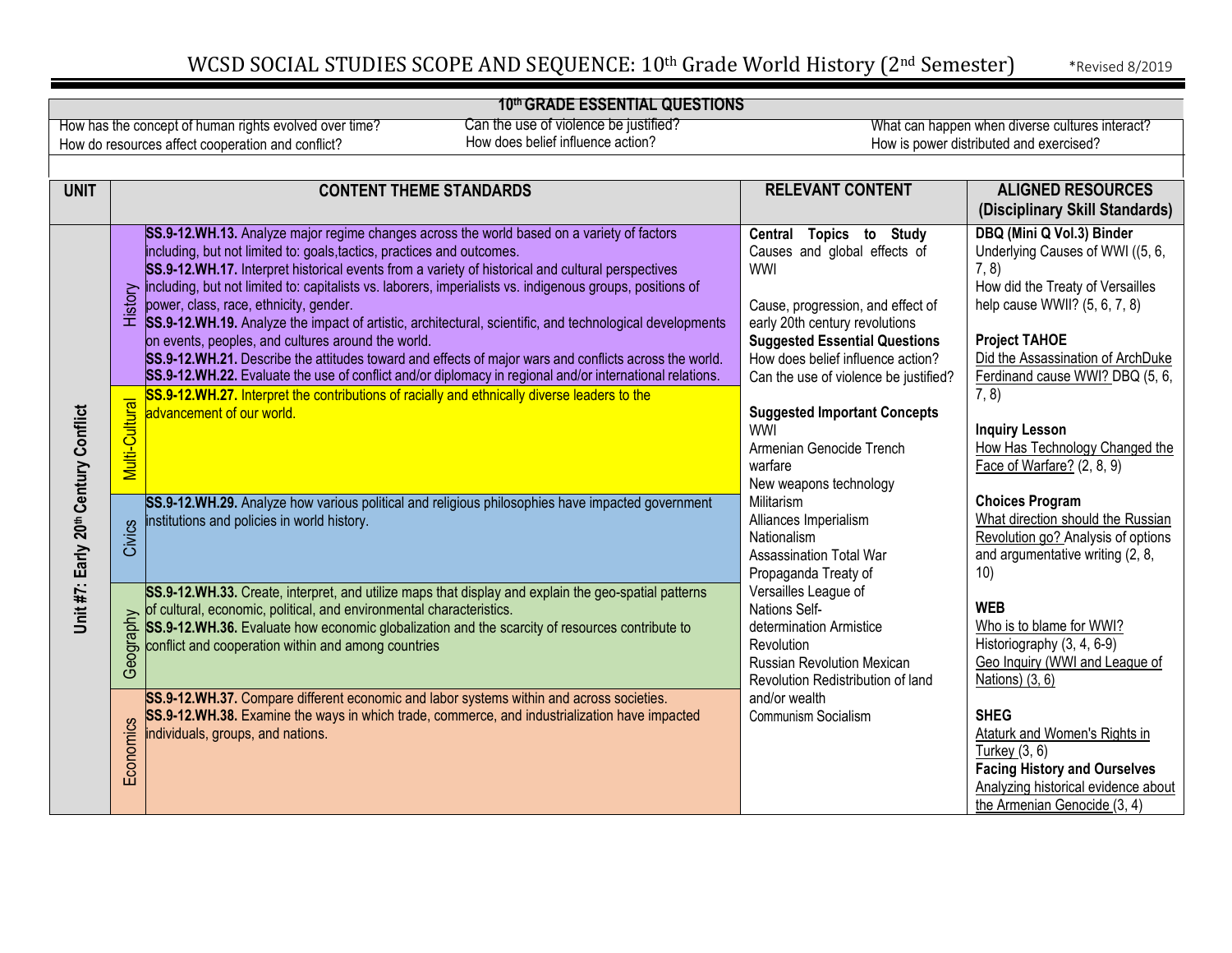#### **10th GRADE ESSENTIAL QUESTIONS**

How has the concept of human rights evolved over time? How do resources affect cooperation and conflict?

 Can the use of violence be justified? How does belief influence action?

| <b>UNIT</b>                     |                | <b>CONTENT THEME STANDARDS</b>                                                                                                                                                                                                                                                                                                                                                                                                                                                                                                  | <b>RELEVANT CONTENT</b><br><b>ALIGNED RESOURCES</b>                                                                                                                                                                      |                                                                                                                                                                                                                     |
|---------------------------------|----------------|---------------------------------------------------------------------------------------------------------------------------------------------------------------------------------------------------------------------------------------------------------------------------------------------------------------------------------------------------------------------------------------------------------------------------------------------------------------------------------------------------------------------------------|--------------------------------------------------------------------------------------------------------------------------------------------------------------------------------------------------------------------------|---------------------------------------------------------------------------------------------------------------------------------------------------------------------------------------------------------------------|
|                                 |                |                                                                                                                                                                                                                                                                                                                                                                                                                                                                                                                                 |                                                                                                                                                                                                                          | (Disciplinary Skill Standards)                                                                                                                                                                                      |
|                                 | History        | SS.9-12.WH.13. Analyze major regime changes across the world based on a variety of factors<br>including, but not limited to: goals, tactics, practices and outcomes.<br>SS.9-12.WH.15. Analyze the causes and consequences of the radicalization of individuals and<br>groups across world history.<br>SS.9-12.WH.21. Describe the attitudes toward and effects of major wars and conflicts across the<br>world.<br>SS.9-12.WH.22. Evaluate the use of conflict and/or diplomacy in regional and/or international<br>relations. | <b>Central Topics to Study</b><br>The impact of WWI on WWII<br>and how global economic<br>conditions led to the rise of<br>fascism.<br>Examine the abuse of<br>human rights during WWII.<br>Causes and global effects of | <b>SHEG</b><br>How did the Nazi party convince 99% of<br>Germans to vote in favor of the<br>annexation of Austria? (German<br>Propaganda Analysis and Discussion, 4,<br>10)<br>Was appeasement the right policy for |
|                                 | Multi-Cultural | SS.9-12.WH.23. Analyze the complex relationship between dominant cultures and minority groups<br>throughout world history including, but not limited to: causes (race, ethnicity, gender, nationality,<br>class and/or religion etc.), reactions, and long-term effects of oppression.                                                                                                                                                                                                                                          | WWII<br><b>Suggested Essential</b><br>Questions<br>Can the use of violence<br>be justified?                                                                                                                              | England in 1938? (Primary Source<br>Analysis and Discussion 3-4, 6-8, 10)<br>What happened during the Japanese<br>invasion of Nanking? (Textbook<br>comparison, corroboration 3, 4)                                 |
| Unit #8: Economic Crisis & WWII | Civics         | SS.9-12.WH.29. Analyze how various political and religious philosophies have impacted government<br>institutions and policies in world history.<br>SS.9-12.WH.31. Examine various systems, laws, and policies of governance across world history<br>including, but not limited to: feudalism, mercantilism, absolutism, fascism, communism, and<br>constitutional democracy.<br>SS.9-12.WH.32. Compare the evolution of different political and governmental systems within and<br>across nations throughout world history.     | How has the concept of<br>human rights evolved<br>over time?<br><b>Suggested</b><br><b>Important Concepts</b><br>Global Depression                                                                                       | C3 Inquiry Lesson<br>Can Peace Lead to War? (Treaty of<br>Versailles 4, 10)<br>Why Didn't the Jews Just Leave?<br>(5, 6, 8, 10)                                                                                     |
|                                 | Geography      | SS.9-12.WH.33. Create, interpret, and utilize maps that display and explain the geo-spatial patterns<br>of cultural, economic, political, and environmental characteristics.                                                                                                                                                                                                                                                                                                                                                    | Nihilism Existentialism<br>Inflation<br>Depression<br>Reparations<br>Treaty of Versailles (as related                                                                                                                    | <b>WEB</b><br>Why do some people stand by during<br>times of injustice while others try to do<br>something to stop or prevent injustice?<br>(3, 8, 10)                                                              |
|                                 | Economics      | SS.9-12.WH.38. Examine the ways in which trade, commerce, and industrialization have impacted<br>individuals, groups, and nations.                                                                                                                                                                                                                                                                                                                                                                                              | to WWII)<br>Anti-Semitism<br>Appeasement<br>Fascism<br>Totalitarianism<br>Dictatorship<br>WWII (European theater)<br>Holocaust<br>Genocide<br>Japanese Empire/Imperialism<br><b>War Crimes</b><br><b>United Nations</b>  | How does crisis create the need for new<br>systems of government? (How<br>totalitarianism allowed for complete<br>control of governments and what crises<br>led to that) (3, 8, 10)                                 |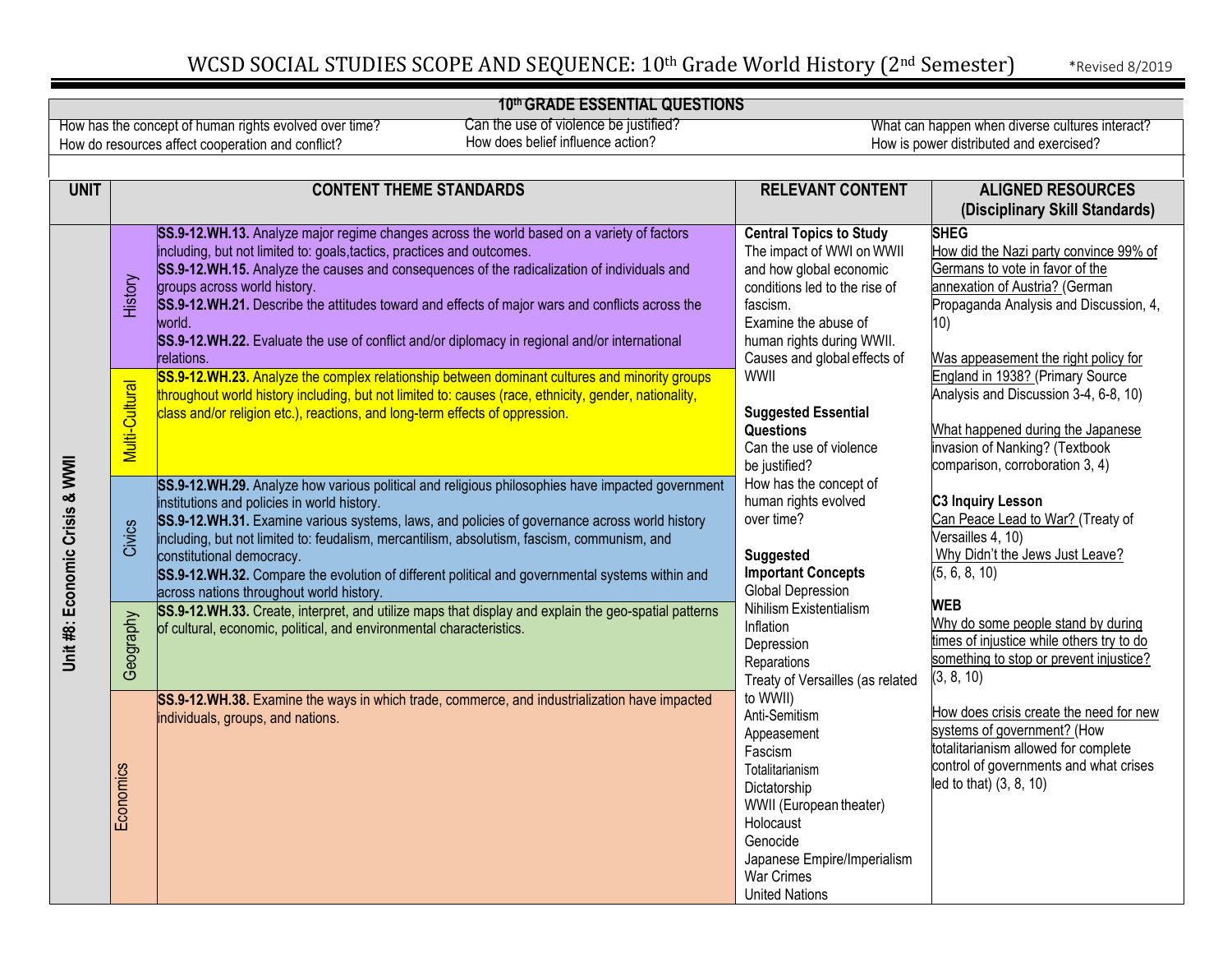### **10th GRADE ESSENTIAL QUESTIONS**

How has the concept of human rights evolved over time? How do resources affect cooperation and conflict?

 Can the use of violence be justified? How does belief influence action?

| <b>UNIT</b>                | <b>CONTENT THEME STANDARDS</b> |                                                                                                                                                                                                                                                                                                                                                                                                                                                                                                                                                                                                                                                                                                                                                                                                                                                                                                  | <b>RELEVANT CONTENT</b>                                                                                                                                                                                                                                                 | <b>ALIGNED RESOURCES</b>                                                                                                                                                                                                                                                                                                                                                                                                                                        |
|----------------------------|--------------------------------|--------------------------------------------------------------------------------------------------------------------------------------------------------------------------------------------------------------------------------------------------------------------------------------------------------------------------------------------------------------------------------------------------------------------------------------------------------------------------------------------------------------------------------------------------------------------------------------------------------------------------------------------------------------------------------------------------------------------------------------------------------------------------------------------------------------------------------------------------------------------------------------------------|-------------------------------------------------------------------------------------------------------------------------------------------------------------------------------------------------------------------------------------------------------------------------|-----------------------------------------------------------------------------------------------------------------------------------------------------------------------------------------------------------------------------------------------------------------------------------------------------------------------------------------------------------------------------------------------------------------------------------------------------------------|
|                            |                                |                                                                                                                                                                                                                                                                                                                                                                                                                                                                                                                                                                                                                                                                                                                                                                                                                                                                                                  |                                                                                                                                                                                                                                                                         | (Disciplinary Skill Standards)                                                                                                                                                                                                                                                                                                                                                                                                                                  |
|                            | History                        | SS.9-12.WH.14. Examine occurrences of and reactions to oppression, human rights violations,<br>and genocide across world history.<br>SS.9-12.WH.15. Analyze the causes and consequences of the radicalization of individuals<br>and groups across world history.<br>SS.9-12.WH.18. Analyze the influence of social, political, and economic developments on<br>maintaining and transforming roles and social status for various groups.<br>SS.9-12.WH.20. Investigate the evolutions of belief systems, religions, philosophies, and<br>ideologies across human societies.<br>SS.9-12.WH.21. Describe the attitudes toward and effects of major wars and conflicts across the<br>world.<br>SS.9-12.WH.22. Evaluate the use of conflict and/or diplomacy in regional and/or<br>international relations.<br>SS.9-12.WH.23. Analyze the complex relationship between dominant cultures and minority | Central Topic to Study<br>Global changes after WWII,<br>including decolonization,<br>revolutions, creation of new<br>states<br>The Cold War from<br>perspectives outside the<br>U.S. or U.S.S.R.<br><b>Suggested Essential</b><br>Questions<br>How is power distributed | <b>DBQ Binder</b><br>What made Gandhi's nonviolent movement work? (3,6, 7)<br>Soviet Union - What should textbooks emphasize? (3,6,7)<br><b>SHEG</b><br>China's Cultural Revolution (Visual Analysis 4)<br>China's Cultural Revolution (Discussion 8, 10)<br><b>Choices Program</b><br>Colonization and Independence in Africa (2, 10)<br>Indian Independence and Partition (2, 10)<br>Iran through the looking glass: History, Reform and<br>Revolution (2,10) |
| Unit #9 : A Changing Globe | Multi-Cultural<br>Civics       | groups throughout world history including, but not limited to: causes (race, ethnicity,<br>gender, nationality, class and/or religion etc.), reactions, and long-term effects of<br>oppression.<br>SS.9-12.WH.24. Examine the impact of individuals and reform movements in the fight for<br>greater civil rights and liberties across the world.<br>SS.9-12.WH.27. Interpret the contributions of racially and ethnically diverse leaders to the<br>advancement of our world.<br>SS.9-12.WH.31. Examine various systems, laws, and policies of governance across world<br>history including, but not limited to: feudalism, mercantilism, absolutism, fascism, communism,<br>and constitutional democracy.<br>SS.9-12.WH.32. Compare the evolution of different political and governmental systems within                                                                                       | and exercised?<br>Can the use of violence be<br>justified?<br>Suggested Important<br><b>Concepts</b><br>Cold War Proxy Wars<br>(not Vietnam or Korea)<br>Soviet invasion of<br>Afghanistan<br>Chinese Revolution<br><b>Iranian Revolution</b>                           | Nigeria: History, Identity and Change (2, 10)<br>History, Revolution and Reform: New direction for<br>Cuba (2, 10)<br><b>C3 Inquiry Lesson</b><br>Apartheid (2, 3, 5)                                                                                                                                                                                                                                                                                           |
|                            | Geography                      | and across nations throughout world history.<br>SS.9-12.WH.33. Create, interpret, and utilize maps that display and explain the geo-<br>spatial patterns of cultural, economic, political, and environmental characteristics.<br>SS.9-12.WH.36. Evaluate how economic globalization and the scarcity of resources contribute<br>to conflict and cooperation within and among countries.                                                                                                                                                                                                                                                                                                                                                                                                                                                                                                          | Shah<br>Coup Islamism<br>Theocracy<br>Creation of Israel<br>Zionism Palestine<br><b>PLO</b>                                                                                                                                                                             | <b>WEB</b><br>PBS Decolonization and Self-Determination (Debate 8,<br>9,10)<br>Paradoxes of Global Acceleration Multiple lesson plans                                                                                                                                                                                                                                                                                                                           |
|                            | Economics                      | SS.9-12.WH.37. Compare different economic and labor systems within and across<br>societies. SS.9-12.WH.38. Examine the ways in which trade, commerce, and<br>industrialization have impacted individuals, groups, and nations.<br>SS.9-12.WH.39. Investigate the factors that influenced the evolution of economies and<br>standards of living across world history including, but not limited to: investments in<br>physical capital, worker education and training, and technology<br>SS.9-12.WH.40. Explain how globalization has impacted economic growth, labor markets, rights<br>of citizens, the environment, resources, and income distribution in different nations.                                                                                                                                                                                                                   | Pakistan/India partition<br>Migration<br>Decolonization in Africa &<br>Asia<br>Independence<br>Home rule<br>Sovereignty                                                                                                                                                 | from 1945-Present (8, 9, 10)<br>Israeli Palestinian Peace Conference (1, 3, 9, 10)<br>Geo Inquiry (African Independence) (3, 6)<br>How can change in foreign policy lead to increased global<br>tensions? (Decolonization, (8, 12)                                                                                                                                                                                                                              |